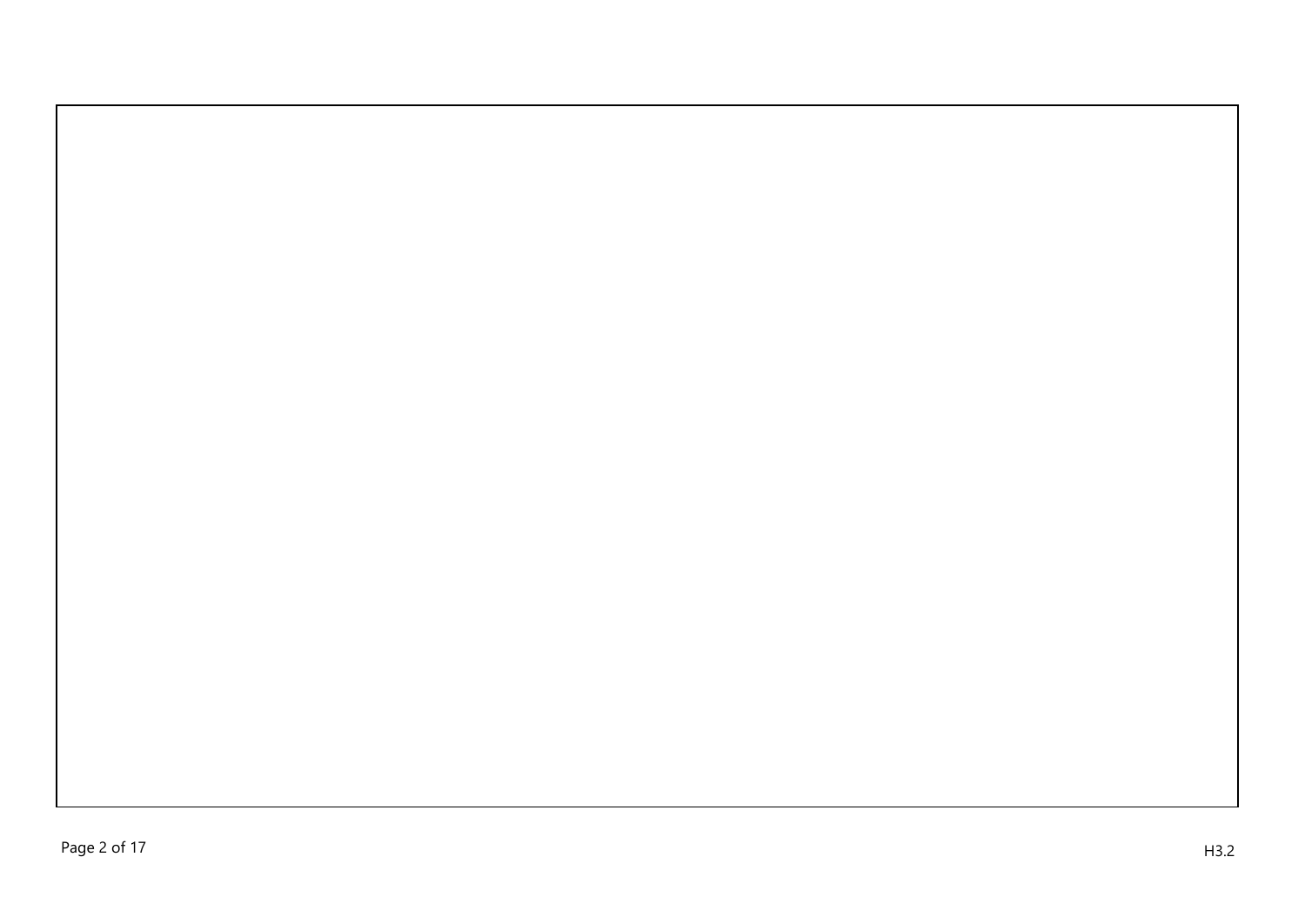| #                    | Island            | House Name         | Name                 | Sex | National ID | ، ه ، ره<br>مر، مر                                  | يترمثر                        |
|----------------------|-------------------|--------------------|----------------------|-----|-------------|-----------------------------------------------------|-------------------------------|
|                      | AA. Bodufolhudhoo |                    |                      |     |             |                                                     |                               |
|                      | AA. Bodufolhudhoo | Fathishandhuvaruge | Aneesa Moosa         | F   | A008131     | تی ه په شور کرد و م<br>  تی ه په شور کرد کلیموندی   | پرسرے واقت                    |
|                      | AA. Maalhos       |                    |                      |     |             |                                                     |                               |
| $\overline{2}$       | AA. Maalhos       | Hiffaseyhage       | Ahmed Rasheed        | M   | A010728     | رە ئەسەر ،                                          | ره رو برشونر<br>دبرونر برشونر |
| 3                    | AA. Maalhos       | Husnoo Villa       | Mariyam Naazneen     | F   | A281383     | <sub>رحم</sub> پېړۍ تر                              | سرچ سربر<br>ويوبره            |
|                      | AA. Thoddoo       |                    |                      |     |             |                                                     |                               |
| 4                    | AA. Thoddoo       | Hithahfinivaage    | Aminath Naja         | F   | A406214     | رە ئۇر بىرۇ ئ                                       | ړٌ پر پر پر                   |
|                      | ADh. Kunburudhoo  |                    |                      |     |             |                                                     |                               |
| 5                    | ADh. Kunburudhoo  | Noovilaage         | Mohamed Luthfee      | M   | A042867     | دد په په<br>سر <sub>جو</sub> مرد                    | ورەر د د                      |
|                      | B. Dharavandhoo   |                    |                      |     |             |                                                     |                               |
| 6                    | B. Dharavandhoo   | Vashafaruge        | Abdulla Ali          | M   | A073356     | ر ر ر و ،<br>ح ترتو تر <sub>پ</sub>                 | برە دالله كەمچ                |
| B. Dhonfan           |                   |                    |                      |     |             |                                                     |                               |
| $\overline{7}$       | B. Dhonfan        | Niyadhurumaage     | Rasheed Yoosuf       | M   | A080342     | سر د و و و ،<br>سرگرمرگر د                          | برسوتر وحرحوم                 |
|                      | B. Eydhafushi     |                    |                      |     |             |                                                     |                               |
| 8                    | B. Eydhafushi     | Binhimage          | Abdul Raheem Ahmed   | M   | A062392     | ھ مربر دی<br>پر                                     |                               |
| 9                    | B. Eydhafushi     | Falhoagasdhoshuge  | Muawaz Ali           | M   | A403343     | ر <i>0 ر</i> _ 0 پر و <sup>ي</sup><br>تونزی سنتونزی | دره د د کړ                    |
| $ 10\rangle$         | B. Eydhafushi     | Pant Land          | Hassan Nazeeh        | M   | A250634     | ره و وره و ه<br>بر سرچ مرسو                         | ىرىكىش ئىرى 3                 |
|                      | B. Fehendhoo      |                    |                      |     |             |                                                     |                               |
| 11                   | B. Fehendhoo      | Irumatheege        | Abdulla Imad Mohamed | M   | A115878     | <br>  دېمرخه موځه                                   | ره والله مردَّ مرد و ره د و   |
| <b>B.</b> Kudarikilu |                   |                    |                      |     |             |                                                     |                               |
| 12                   | B. Kudarikilu     | Cathyroze          | Hafsa Adam           | F   | A097712     | اء موسرج<br>ما موسرج                                | ره به په پره                  |
|                      | B. Thulhaadhoo    |                    |                      |     |             |                                                     |                               |
| 13                   | B. Thulhaadhoo    | Gasdhoshuge        | Naila Aboobakuru     | F   | A078047     | ر ۔ 2 پر و ۽<br>ي سسور مري                          | 7,7000                        |
|                      | Dh. Hulhudheli    |                    |                      |     |             |                                                     |                               |
| 14                   | Dh. Hulhudheli    | Nalahiyaa          | Irushad Hameed       | M   | A209870     | ىر <i>ئۆر</i> ب <sup>ە</sup> ر                      | مرمز مشتر من سرح مر           |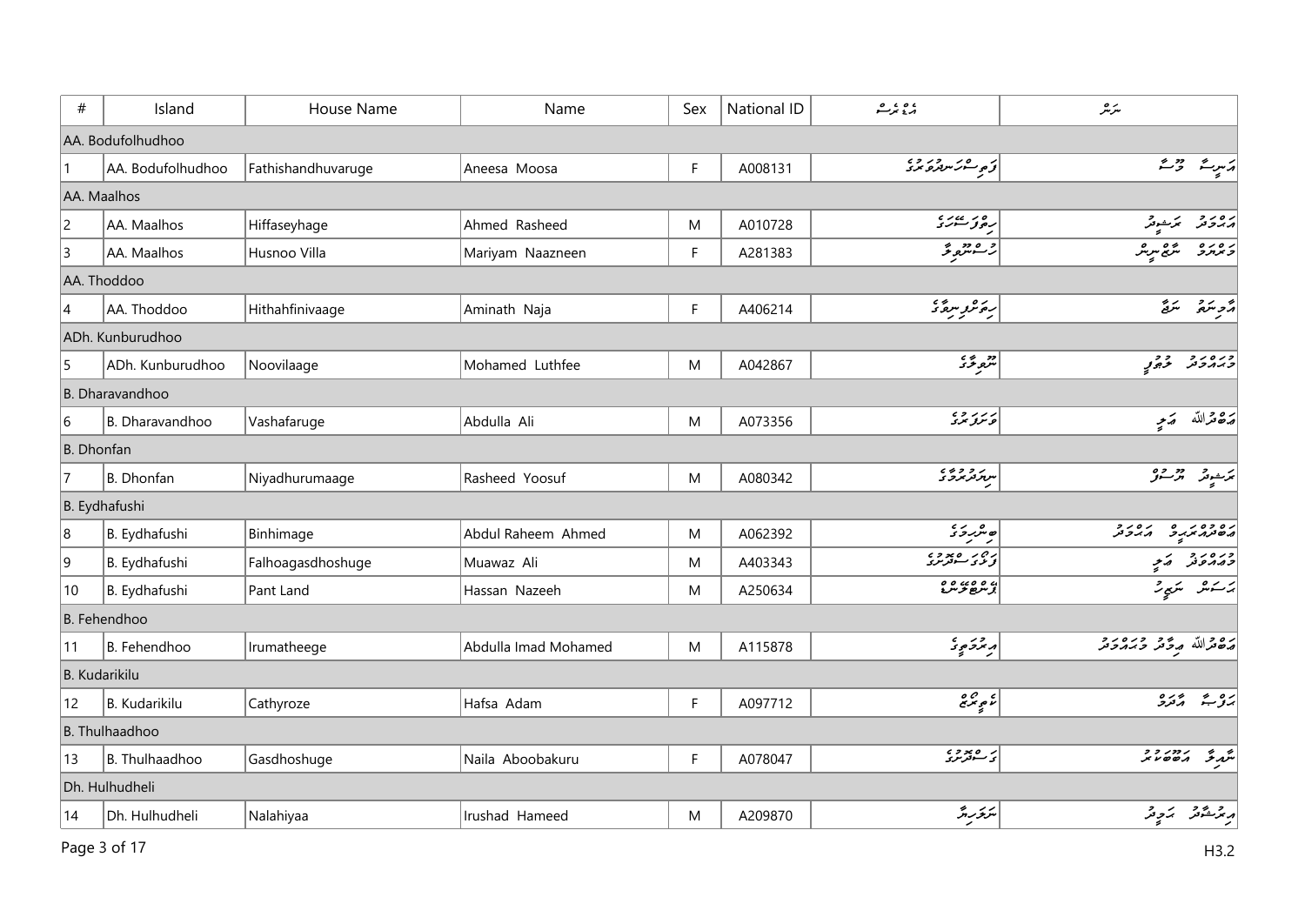|            | GA. Gemanafushi |                         |                         |           |         |                           |                                              |
|------------|-----------------|-------------------------|-------------------------|-----------|---------|---------------------------|----------------------------------------------|
| 15         | GA. Gemanafushi | Ranveli                 | Aseelullahi Raashid     | M         | A254368 | ر ۵ ء<br>مرس پو           | أمَرْ الله مُرْجَعَة                         |
|            | GA. Maamendhoo  |                         |                         |           |         |                           |                                              |
| 16         | GA. Maamendhoo  | Alamaage                | <b>Ahmed Didi</b>       | M         | A102712 | برژی                      | پره بر ويديد                                 |
|            | GA. Vilingili   |                         |                         |           |         |                           |                                              |
| 17         | GA. Vilingili   | Aimaa                   | Mohamed Shazaan Ibrahim | M         | A325791 | لرزمر                     | ورەر دېرىدە مەھرى                            |
|            | GDh. Fiyoaree   |                         |                         |           |         |                           |                                              |
| 18         | GDh. Fiyoaree   | Neet Villa              | Ahmed Mohamed Didi      | M         | A097425 | سرچورځه                   |                                              |
|            | GDh. Gadhdhoo   |                         |                         |           |         |                           |                                              |
| 19         | GDh. Gadhdhoo   | Dhathurunaage           | Mohamed Shiwaz          | M         | A153606 |                           | وره رو شوده<br>د بروتر شوده                  |
|            | GDh. Thinadhoo  |                         |                         |           |         |                           |                                              |
| 20         | GDh. Thinadhoo  | Alanaasimaage           | Ali Khusham Adam        | M         | A317608 | ئەنزىئېزىسىدى ك           | أرو لا يدو أوره                              |
| 21         | GDh. Thinadhoo  | Soamaalee Aage          | Hamdhoon Waheed         | M         | A317707 | ە ئەۋەپەيى<br>سىرتە ئەر   | رەددە بەر                                    |
| 22         | GDh. Thinadhoo  | Vaseemee Villa          | Ibrahim Ahmed Waseem    | M         | A103927 | ءَ سوچ عرقته              |                                              |
|            | Gn. Fuvahmulah  |                         |                         |           |         |                           |                                              |
| 23         | Gn. Fuvahmulah  | Dhadimagu. Naseeb       | Hisham Ali Shameem      | ${\sf M}$ | A283670 | قديدة حميد الترسية ه      | پاڪري ڏي ڪرچ                                 |
| 24         | Gn. Fuvahmulah  | Dhadimagu. Niyaama      | Mohamed Siddeeq Abdulla | M         | A272869 | قروتري- سرگرځ             | ورورو سومور وكالله                           |
| 25         | Gn. Fuvahmulah  | Dhiguvaandu. Beach Way  | Ahmed Amir              | M         | A004216 | و د هم د ده ده ده ده د    | أربرونه المرونم                              |
| 26         | Gn. Fuvahmulah  | Dhiguvaandu. Sun Flower | Ahmed Hisan             | M         | A274614 | ىرى ئۇسى ، سەئىرى ئۇي بىر | رەرو بەشر                                    |
| 27         | Gn. Fuvahmulah  | Miskihmagu. Kaanimaage  | Khadeeja Mahira         | F         | A085928 | ور مرود و مروی            | زَمِيعٌ = وَرِبُرٌ                           |
| HA. Baarah |                 |                         |                         |           |         |                           |                                              |
| 28         | HA. Baarah      | Raiyrumaage             | Shiuna Ali              | F         | A089293 | ر ه و د »<br>بره برو د    | شور مگر کرکر کر                              |
| 29         | HA. Baarah      | Ranfas                  | Ali Nafiz               | M         | A295175 | بر هوئر شه                | أرسمت سترورش                                 |
|            | HA. Dhidhdhoo   |                         |                         |           |         |                           |                                              |
| 30         | HA. Dhidhdhoo   | Fehi Faiy               | Mohamed Fazeel          | M         | A125415 | ڈىروڭر                    | ەررەرە كەنبەق<br>مەمدى كەنبەق<br>رىمبرى خۇرى |
| 31         | HA. Dhidhdhoo   | Lilymaage               | Irufah Shafeeg          | M         | A258626 | ووژگی<br>رئ               |                                              |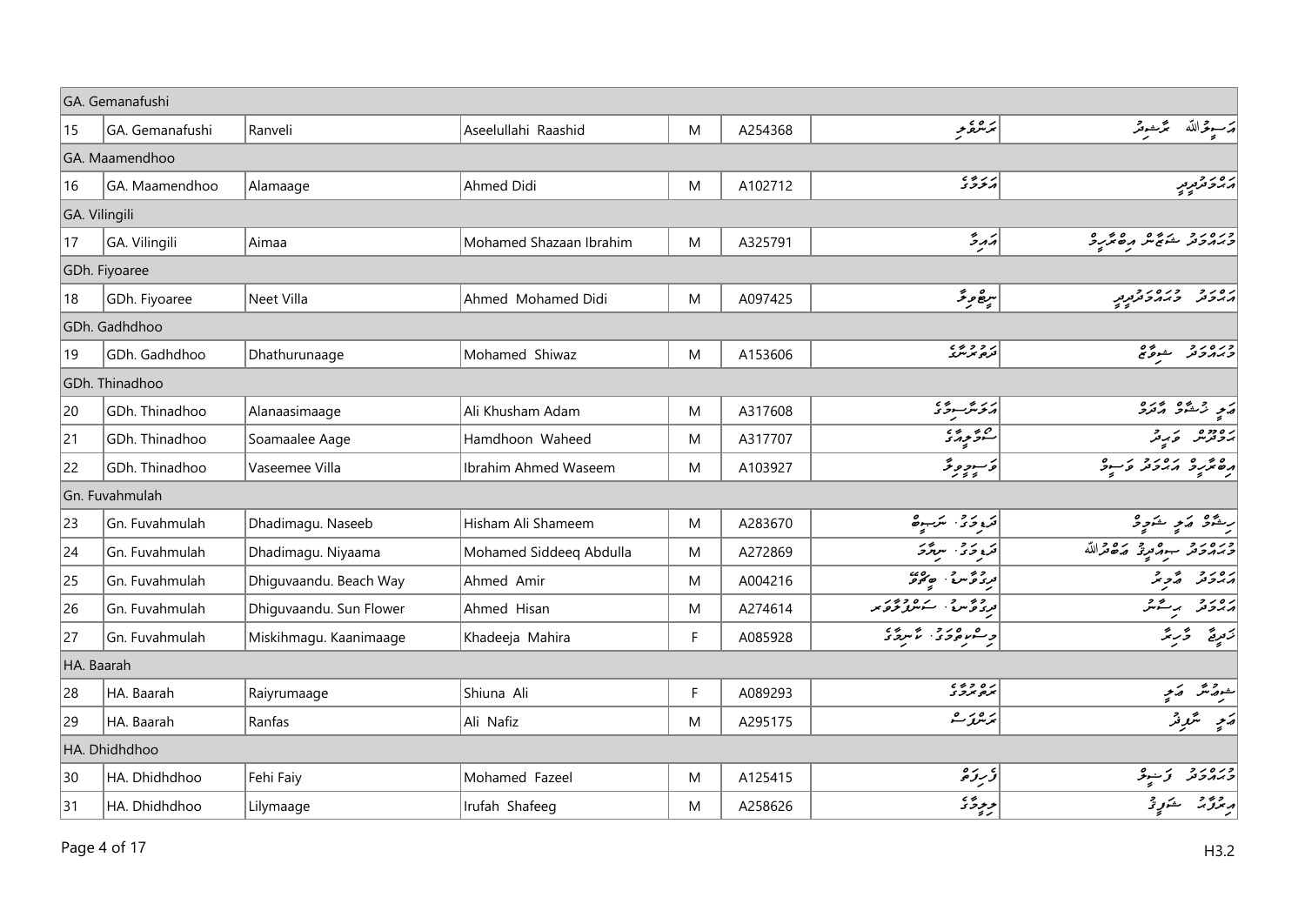| 32         | HA. Dhidhdhoo       | Rejeena House        | Ahmed Asif                 | M  | A290720 | ع مو پېڅه که تر <sup>9</sup> | رەرو ئەبدۇ                              |
|------------|---------------------|----------------------|----------------------------|----|---------|------------------------------|-----------------------------------------|
|            | HA. Hoarafushi      |                      |                            |    |         |                              |                                         |
| 33         | HA. Hoarafushi      | Hithaffinivaage      | Ibrahim Rameez             | M  | A261506 | رۇشۇر بىرۇ ئى                | رەنزىر تردى                             |
|            | HA. Ihavandhoo      |                      |                            |    |         |                              |                                         |
| 34         | HA. Ihavandhoo      | Binhimage            | Mohamed Mihfaz             | M  | A268016 | ھ مر ر دی<br>ر               | ورەر در دور                             |
| 35         | HA. Ihavandhoo      | Edhuruge             | Mohmed Zayan               | M  | A257003 | ے و و ۽<br>مرمري             | ورەر در رو                              |
|            | HA. Maarandhoo      |                      |                            |    |         |                              |                                         |
| 36         | HA. Maarandhoo      | Asseyri              | Ahmed Aslam                | M  | A081439 | بره مي<br>مره سنوسر          | رەرد رەرە                               |
| 37         | HA. Maarandhoo      | Bijileege            | Ahmed Sharif               | M  | A158913 | <br> حديد عر                 | رەرو شىرو                               |
| 38         | HA. Maarandhoo      | <b>Evening Happy</b> | Aminath Siuna              | F  | A295327 | ر ۋېرىترى <i>كې</i> ر        | أروسرة سترسر                            |
| 39         | HA. Maarandhoo      | Shaaraaz             | Shammoon Abdul Rahman      | M  | A295720 | ر دي.<br>سنگوري              | بر ۵ دو ۵<br>شو <del>ر</del> هر س       |
| HA. Uligan |                     |                      |                            |    |         |                              |                                         |
| 40         | HA. Uligan          | Handhuvareege        | <b>Mohamed Saeed Moosa</b> | M  | A087421 | ر سرچر سر پر                 | ورەر و بەر تەرىخ                        |
|            | HA. Utheemu         |                      |                            |    |         |                              |                                         |
| 41         | HA. Utheemu         | Nooranmaage          | Fathimath Nifaza           | F. | A096540 | دور ه و »<br>سرپرسرچر        | قَهْ وَحَقَّ سِنَدَّجَ                  |
| 42         | HA. Utheemu         | Pensona              | Ibrahim Sammaah            | M  | A372399 | ې مرگ پر<br>بر سرچين         | $222 - 322$                             |
|            | HDh. Kulhudhuffushi |                      |                            |    |         |                              |                                         |
| 43         | HDh. Kulhudhuffushi | Buloona              | Hunaif Moosa               | M  | A113239 | ە دەپر<br>ھىرىتر             | بر تمرز حرمته                           |
| 44         | HDh. Kulhudhuffushi | Dhivehige            | Mohamed Ali                | M  | A115111 | ورځ رئ<br>گر                 |                                         |
| 45         | HDh. Kulhudhuffushi | Vaavelaaveli         | Irufaan Mohamed            | M  | A233214 | ر دي.<br>اعروگرمو            | ביב בנסגב<br>גיבעי בגהבת                |
|            | HDh. Kumundhoo      |                      |                            |    |         |                              |                                         |
| 46         | HDh. Kumundhoo      | Europe               | Ahmed Abdul Hameed         | M  | A128498 | دور ہ<br>در بربی             | גפגל גם כסגבל<br>גגבע גם <i>נגבג</i> בב |
|            | HDh. Maavaidhoo     |                      |                            |    |         |                              |                                         |
| 47         | HDh. Maavaidhoo     | Dhunburimaage        | Moosa Farish               | M  | A321404 | و سرچ سرچ <sub>ک</sub>       | أرحمت كرسميث                            |
|            | HDh. Nolhivaran     |                      |                            |    |         |                              |                                         |
| 48         | HDh. Nolhivaran     | Fehivilaage          | Ali Hussain                | M  | A225629 | ا د سره مرد<br>ار            | أريح الرحم يرتكز                        |
|            |                     |                      |                            |    |         |                              |                                         |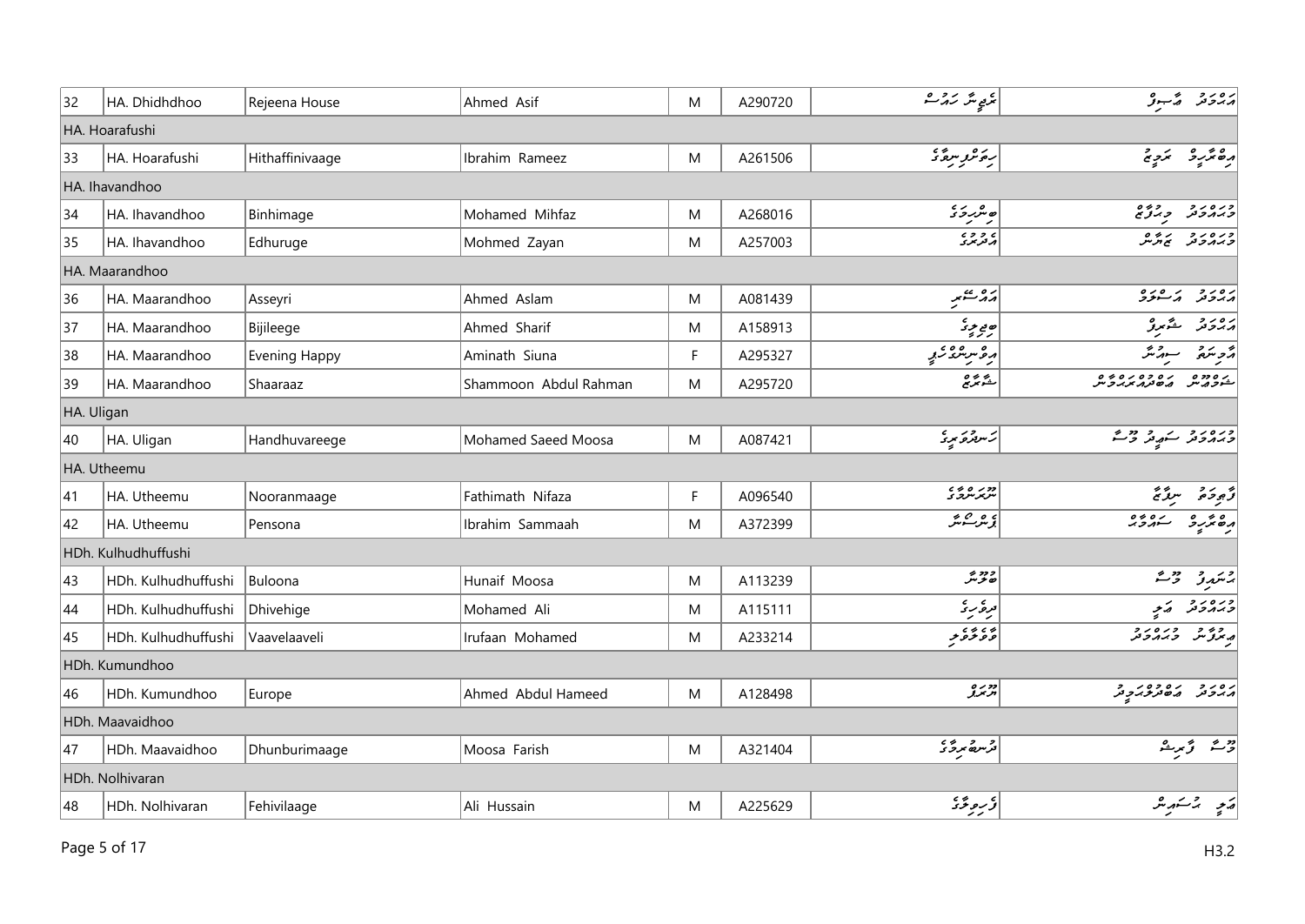| 49         | HDh. Nolhivaran     | Nishaan            | Ali Sulaiman         | M         | A228305 | سرىشەشر                         | ە ئەنگەر ئە                                          |
|------------|---------------------|--------------------|----------------------|-----------|---------|---------------------------------|------------------------------------------------------|
|            | HDh. Nolhivaranfaru |                    |                      |           |         |                                 |                                                      |
| 50         | HDh. Nolhivaranfaru | Athirimatheege     | Ahmed Rasheedh       | ${\sf M}$ | A267112 | اړ <sub>مومرځ موند</sub>        | پره رو پر سور                                        |
| K. Gaafaru |                     |                    |                      |           |         |                                 |                                                      |
| 51         | K. Gaafaru          | Havaas             | Aminath Sausan       | F.        | A288889 | ترةرمشر                         | سەر سەمىر<br>ر<br>د حر سره                           |
|            | K. Hinmafushi       |                    |                      |           |         |                                 |                                                      |
| 52         | K. Hinmafushi       | Alhivilaage        | Rahma Ibrahim        | F         | A128156 | پرورونژه                        | ىر 3 ج<br>موبر <del>3</del><br>ەرھەترىر <sup>ى</sup> |
| 53         | K. Hinmafushi       | <b>Dhoores</b>     | Magidha Hussain      | F         | A145782 | ود ۽ ه                          | ۇي ئەسكىرىگ                                          |
| 54         | K. Hinmafushi       | Forget me not      | Aroosha Ibrahim      | F         | A145757 | پر ، ه و چه                     | بر دو به مح                                          |
| 55         | K. Hinmafushi       | Forget me not      | Aminath Maisha       | F.        | A293180 | پوءِ ۾ ڇپي                      | أزويتم وكربية                                        |
|            | K. Kaashidhoo       |                    |                      |           |         |                                 |                                                      |
| 56         | K. Kaashidhoo       | Fehimurevi         | Hana Hussain         | F.        | A356115 | ۇرۇپمۇ                          | رُنگ برِ سکھ بگر                                     |
| 57         | K. Kaashidhoo       | Hijura Aabaadhu    | Ibrahim Khaleel      | M         | A285420 | <br>  پر محمد اړه تر            | تزوٍوٌ                                               |
| 58         | K. Kaashidhoo       | Lilyge             | Hussein Afrah        | M         | A289664 | مومور<br>مرچ                    | د کرد شهر دولاره<br>بر کرد بروندند                   |
| 59         | K. Kaashidhoo       | Nooranmaage        | Visana Mohamed       | F         | A145163 | دد ر ه و ،<br>سرپرسرچ ی         | ەرشىش دىرەرد<br>ھەسەئىس <i>دىد</i> ەردىر             |
| 60         | K. Kaashidhoo       | Vision             | Ahmed Mansoor        | M         | A288446 | حريح مثر                        | ر ە ر د<br>م.رو تر<br>پر ۵ پرور                      |
| 61         | K. Kaashidhoo       | <b>White House</b> | Shifa Ibrahim        | F         | A121569 | ورورده                          | دەندېرد<br>اڪوڙ<br>-                                 |
|            | K. Thulusdhoo       |                    |                      |           |         |                                 |                                                      |
| 62         | K. Thulusdhoo       | Dheraha            | Akmal Ali            | M         | A302818 | ی ر ر<br>توبوتر                 | ړ د دي که پر                                         |
| 63         | K. Thulusdhoo       | Liver Pool         | <b>Mohamed Manik</b> | M         | A044474 | مرکز پر                         | و ر ٥ ر و ر<br>و بر <sub>ا</sub> ر و ترو سربا        |
| 64         | K. Thulusdhoo       | Nishaan            | Mohamed Nishath      | M         | A143299 | اسریٹریٹر<br>پ                  | و ر ه ر و<br>و پر پر <del>و</del> تر<br>سريشگړ 7     |
| 65         | K. Thulusdhoo       | Seawead            | Ahmed Imthiyaz       | M         | A103615 | سومٍ ؟<br>پوځ                   | وده وژنج<br>ر ه بر <del>د</del>                      |
|            | L. Maabaidhoo       |                    |                      |           |         |                                 |                                                      |
| 66         | L. Maabaidhoo       | Moonimaage         | Aminath Hafsa        | F         | A134256 | ود سرچ ی<br>حر سرچ <sub>ک</sub> | ۇ جەنبۇ ئەرب                                         |
|            | Lh. Hinnavaru       |                    |                      |           |         |                                 |                                                      |
| 67         | Lh. Hinnavaru       | Baaghubeydha       | Azleena Ismail       | F         | A131369 | ه ور، د.<br>خ د حا تر           | ړ جمړينګر پر شوګړيو ل                                |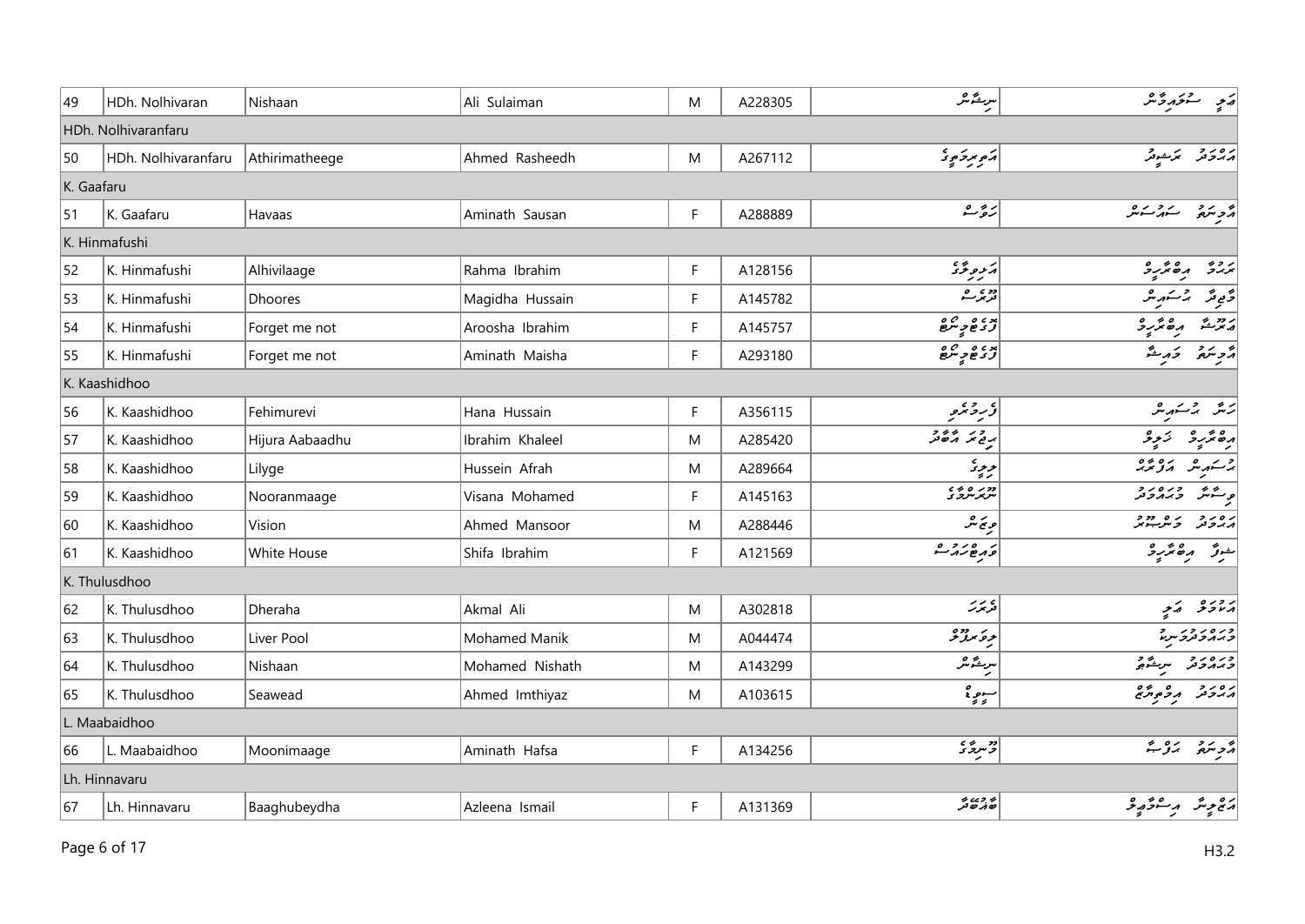| 68          | Lh. Hinnavaru | Dhirihandooge       | Mohamed Hussain       | M         | A093013 | در بررسویتی<br>  <u>در</u>                        | ورەرو جەمئىر                                     |
|-------------|---------------|---------------------|-----------------------|-----------|---------|---------------------------------------------------|--------------------------------------------------|
| 69          | Lh. Hinnavaru | Foolhumaige         | Abdul Matheen Ahmed   | Μ         | A222994 | دو د ر ،                                          | ره وه رحمه ده رو<br>مصر دوم شهر در در د          |
| 70          | Lh. Hinnavaru | Gulbakaage          | Ibrahim Ismail        | M         | A219393 | وه رو ء<br>د <del>ن</del> رھ تر <sub>ک</sub>      | رە ئرىر ئىستى ئو                                 |
| 71          | Lh. Hinnavaru | Guloryge            | Adam Abdul Gayyoom    | Μ         | A039571 | وه پرې<br>د مخم پرې                               | ه ره ده وه ره دوه<br>مهرچ مگاه تورختی مراجر      |
| 72          | Lh. Hinnavaru | Guloryge            | Abdulla Abdul Gayyoom | Μ         | A222769 | وم<br>د څرمړن                                     | ره و الله به صوره دوه<br>مردور الله به صور د مرد |
| 73          | Lh. Hinnavaru | Irumatheege         | Adam Ibrahim          | M         | A105332 | <br>  دېمرخه موځه                                 | أرمزه مره مزرد                                   |
| 74          | Lh. Hinnavaru | Luna                | Azeen Adam            | Μ         | A218490 | دد م                                              | ړې شه د مرده                                     |
| 75          | Lh. Hinnavaru | Rabeeuge            | Aishath Zumna         | F         | A156697 | برەم                                              |                                                  |
| 76          | Lh. Hinnavaru | Shaadhaabuge        | Saveen Abdul Gayyoom  | M         | A122457 | ر د د د د<br>ستوتر <i>ه د</i>                     | محمومته مصر محمده دوه<br>مسجومته مصر محمد محمد   |
| 77          | Lh. Hinnavaru | Vinares             | Adam Jaavid Abdulla   | Μ         | A224848 | ە ئىرىئرىشە                                       | وَرَوْ يُوَمِّرْ رَهُ مِرَاللَّهُ                |
|             | Lh. Kurendhoo |                     |                       |           |         |                                                   |                                                  |
| 78          | Lh. Kurendhoo | Eye Lash            | Mohamed Shah Amir     | M         | A214324 | ىزىر ئۇش                                          | ورەرو بەرە بور                                   |
| Lh. Naifaru |               |                     |                       |           |         |                                                   |                                                  |
| 79          | Lh. Naifaru   | Nootharige          | Abdulla Junaidh Ali   | Μ         | A214849 | دد بر بر<br>سرچ سر پر                             | وَحْقَدَاللّهِ فَيَسَمِهِ فَرَ وَجِهِ            |
| 80          | Lh. Naifaru   | Okkafage            | Hussain Habeeb Ahmed  | M         | A219080 | پره ر ر ،<br>پر تر ر د ک                          | ج سکه شرح شهر محمد حاصر د                        |
| 81          | Lh. Naifaru   | <b>Welcome Gate</b> | Mohamed Samau         | M         | A075114 | ړ و ر وړ ه<br>و <del>و</del> ر و <sub>ک</sub> انع | ورەرو دەر                                        |
|             | M. Dhiggaru   |                     |                       |           |         |                                                   |                                                  |
| 82          | M. Dhiggaru   | Venus               | Moosa Najih           | Μ         | A222008 | مەيئرىشە                                          | <mark>رہ مجم</mark> مگرم ج                       |
|             | M. Kolhufushi |                     |                       |           |         |                                                   |                                                  |
| 83          | M. Kolhufushi | Uraha               | Ahmed Hameed          | ${\sf M}$ | A023272 | برسر                                              | גף גב גבב                                        |
| M. Mulah    |               |                     |                       |           |         |                                                   |                                                  |
| 84          | M. Mulah      | Chabeyleege         | Javaaz Moosa          | M         | A217136 | ري په د<br>کوه پور                                | ر د د در                                         |
| 85          | M. Mulah      | Chabeyleege         | Ahmed Ziyan           | M         | A217138 | ري <sub>چ</sub>                                   | پرورو پرچم                                       |
| M. Muli     |               |                     |                       |           |         |                                                   |                                                  |
| 86          | M. Muli       | Matharasmaage       | Ibrahim Rasheed       | M         | A070732 | ر ر ر ه و د                                       | رەتزىر ترىنوتر                                   |
| 87          | M. Muli       | Noovilu             | Zunana Mohamed        | F         | A215319 | يتروخه                                            | ورەرد<br>۔<br>بم متر مئر                         |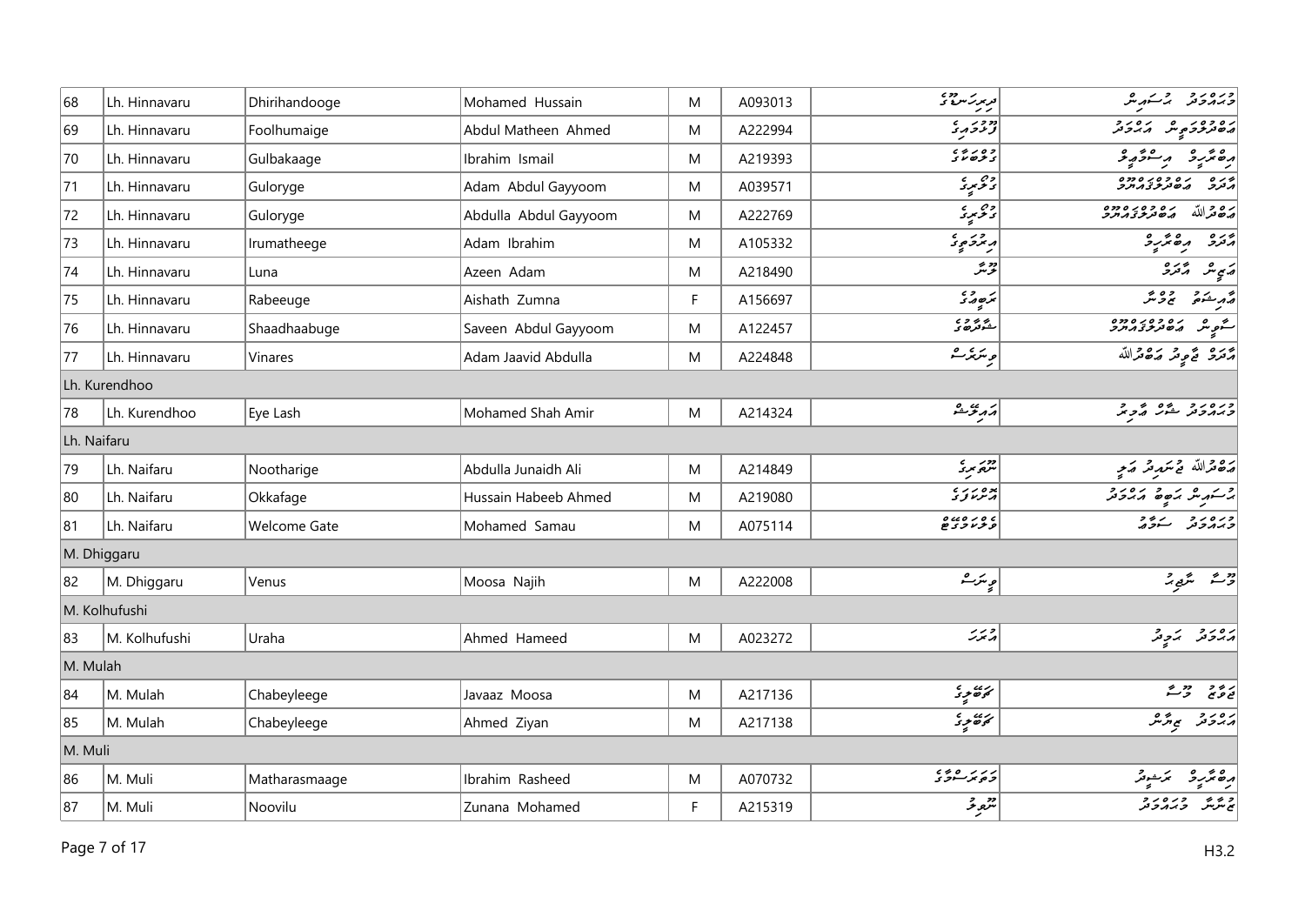| 88           | M. Muli            | Seaweed                 | Maaniu Rasheedh      | M | A214779 | سوءٍ ۽                                  | دُّسِرةٌ   مَرَسُوتَر                            |
|--------------|--------------------|-------------------------|----------------------|---|---------|-----------------------------------------|--------------------------------------------------|
| Male'        |                    |                         |                      |   |         |                                         |                                                  |
| 89           | Male'              | Dhaftharu. No Dh R 2506 | Aminath Samaha       | F | A153794 | تروكوس سكر محمد ترس 2506                | أأروبتهم سنروع                                   |
| $ 90\rangle$ | Male'              | Dhaftharu. No RS 12150  | Mohamed Shafeeg      | M | A077546 | ىرە بەش. سەن ھەكرىسە 12150              | ورەر دېم ئىكتى تو                                |
| 91           | Male'              | Dhaftharu. No RS 12424  | Ratheeba Hassan      | F | A089280 | رەر بەر ئىر ھەتمە بىر سە 12424          | بموق بمسكس                                       |
| 92           | Male'              | Dhaftharu. No RS 14726  | Mohamed Aslam        | M | A308268 | رەرى ئىر ئىر ھەتە بىر سىر 14726         | ورەرو پر 200                                     |
| 93           | Male'              | Dhaftharu. No RS 3898   | Mohamed Thoufeeq     | M | A105398 | ىرە بەت سەھقەتمە بىر سە 3898            | כנסני ניק                                        |
| 94           | Male'              | Dhaftharu. No RS 8032   | Ali Noorahdheen      | M | A056469 | تروم تى. سەھەت بىر سىسى 8032            | د د دره د م                                      |
| 95           | Male'              | H. Baadhal              | Aishath Waheeda      | F | A024907 | ر . ځ تر و                              | وكرشكو وبرقر                                     |
| 96           | Male'              | M. Ever Free            | FATHIMATH NASEERA    | F | A067519 | و· مۇمۇمۇم                              | توجدة الكرسوند                                   |
| 97           | Male'              | M. Fonithulhaage        | Sithura Hussain      | F | A155101 | د . تر سره نړۍ<br>د                     | سوە ئۆسكىدىش                                     |
| 98           | Male'              | M. Lucky Last           | Hussain Afeef        | M | A049237 | <sub>ى</sub> ئۇرۇشق                     | جاسكىرىكى كەبولۇ                                 |
| 99           | Male'              | M. Paruvaanaage         | HUSSAIN ALI          | M | A104257 | ر و د و و.<br>د ۰ بومرو شرد             | جسكهر شريحية                                     |
| 100          | Male'              | Ma. Bright Blue         | Mariyam Rifga Haneef | F | A126650 | בני פיתח פפי                            | دەرە بروژ ئېرو                                   |
| 101          | Male'              | Ma. Gismathu            | Zuhoor Moosa         | M | A130682 | أورستي سفرة والمحمدة                    | ودو ودع                                          |
| 102          | Male'              | Ma. Ranvilu             | Hamid Naseem Ibrahim | M | A022236 | دە ئەشھەق                               | جود سرباد مقترره                                 |
|              | N. Henbadhoo       |                         |                      |   |         |                                         |                                                  |
| 103          | N. Henbadhoo       | Bahaaruge               | Adam Naseer          | M | A106597 | ر بر و ،<br>ن <i>ن</i> تر د             |                                                  |
| 104          | N. Henbadhoo       | Hudhuthari              | Ibrahim Irushadh     | M | A205160 | و ور<br> رفره مړ                        | و در سرب در<br>دوری سرب در<br>ده تر ده در در دور |
|              | N. Kendhikulhudhoo |                         |                      |   |         |                                         |                                                  |
| 105          | N. Kendhikulhudhoo | Kendhikolhu. Heero      | Mohamed Wisham       | M | A205085 | ءَ سعرت پن - ڀنگه                       | وبرەرو پەشكى                                     |
| 106          | N. Kendhikulhudhoo | Kendhikolhu. Mulammaage | Mohamed Moosa        | M | A078206 | ء سعرت و ده و ه<br> لاسهرت و محمد و د   | وره دو دور                                       |
| 107          | N. Kendhikulhudhoo | Kulhudhoo. Bluestone    | Ibrahim Shafraz      | M | A204815 | و ووو او ووړه <i>وې</i><br>مړين کلي کلي | ړەپر پەندى                                       |
| N. Kudafari  |                    |                         |                      |   |         |                                         |                                                  |
| 108          | N. Kudafari        | Hiyaleege               | Hassan Yoosuf        | M | A047753 | رېږې د <sup>ه</sup>                     | برسەش بۇ يەدە                                    |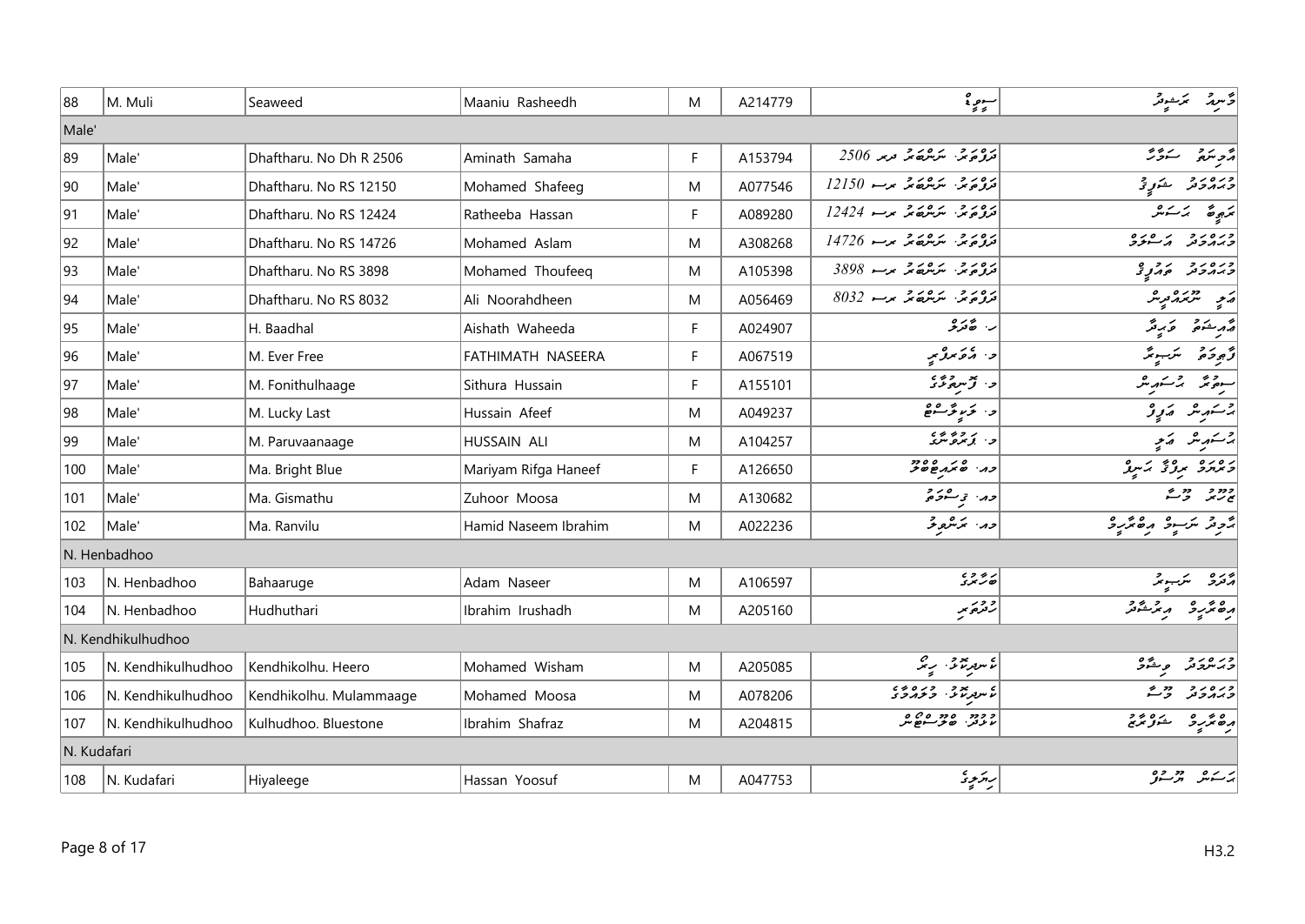| N. Maafaru  |                |                   |                    |           |         |                                            |                                                                          |
|-------------|----------------|-------------------|--------------------|-----------|---------|--------------------------------------------|--------------------------------------------------------------------------|
| 109         | N. Maafaru     | Saamuge           | Riyasa Abdul Wahid | F         | A205140 | ر د د د ک                                  | بر پڑے دہ دہ دیاتھ<br>بربر کے در صافر فرقر پر فر                         |
|             | N. Velidhoo    |                   |                    |           |         |                                            |                                                                          |
| 110         | N. Velidhoo    | <b>Dhoores</b>    | Ahmed Hassan       | ${\sf M}$ | A205106 | ود ۽ ه<br>تريمر ڪ                          | رەرد پرىكە                                                               |
| 111         | N. Velidhoo    | Elpasho           | Ahmed Haleem       | M         | A066160 | ، و ژَ شَ                                  | رەرو روو                                                                 |
| R. Alifushi |                |                   |                    |           |         |                                            |                                                                          |
| 112         | R. Alifushi    | Dhullisaage       | Gasim Ismail Fulhu | M         | A244715 | وه وريح                                    | المج سره معرض معروبي.<br>المح سر معرض معروبي.                            |
|             | R. Inguraidhoo |                   |                    |           |         |                                            |                                                                          |
| 113         | R. Inguraidhoo | Hulhanguge        | Hassan Habeeb      | ${\sf M}$ | A053357 | و ر رو د<br>رنگ سرند و                     | $\begin{vmatrix} 2 & 2 & 3 \ 2 & 2 & 3 \end{vmatrix}$                    |
| 114         | R. Inguraidhoo | Hulhanguge        | Mohamed Siyaam     | M         | A315037 | و ر رو ء<br>رن سرت ی                       | כמחכת התכ                                                                |
|             | R. Maduvvari   |                   |                    |           |         |                                            |                                                                          |
| 115         | R. Maduvvari   | Athireege         | Easa Ibrahim       | ${\sf M}$ | A036650 | ړه پېږي                                    | په مقبره                                                                 |
| 116         | R. Maduvvari   | Gulzaaruge        | Shuaib Waheed      | M         | A253802 | و ه پر و ›<br>د نومځ مرد                   | شور و در و                                                               |
| S. Feydhoo  |                |                   |                    |           |         |                                            |                                                                          |
| 117         | S. Feydhoo     | Daisy Fehi        | Hassan Didi        | M         | A025824 | ۽ سمج قر <sup>س</sup> ر                    | ئەسەئىر بىر<br>مەسىم ئ <sup>ى</sup> ر                                    |
| 118         | S. Feydhoo     | Dhethandimaage    | Abdulla Manikfaan  | M         | A022505 | ې ئەرگەرىدى<br>قىرقۇسىغ قرى                | ره درالله ځرمړيو ته.<br>ره مرالله ځرمړيو تو مر                           |
| 119         | S. Feydhoo     | Farimaage         | Ali Niyaf          | M         | A280473 | ر<br>توسير پر ي                            |                                                                          |
| 120         | S. Feydhoo     | Venus Aage        | Ibrahim Rasheed    | M         | A061012 | ءِ سَرَ صَمَرٌ يَ                          | رەپرىر بر                                                                |
|             | S. Hithadhoo   |                   |                    |           |         |                                            |                                                                          |
| 121         | S. Hithadhoo   | <b>Blue Crest</b> | Ahmed Ikleel       | ${\sf M}$ | A020861 | ە دە ە » دە ە                              |                                                                          |
| 122         | S. Hithadhoo   | <b>Haze View</b>  | Aminath Bagir      | F         | A308192 | ر چ عبر ج                                  |                                                                          |
| 123         | S. Hithadhoo   | Nadhira Manzil    | Aishath Raviya     | F         | A321638 | م <sup>ې</sup> رىر ئەرەپ ئو                | پ <sup>ر</sup> در شوځ                                                    |
|             | S. Hulhudhoo   |                   |                    |           |         |                                            |                                                                          |
| 124         | S. Hulhudhoo   | Aafehi            | Ibrahim Shinaz     | M         | A280279 | پژویر                                      |                                                                          |
| 125         | S. Hulhudhoo   | Fulooniyaage      | Ahmed Najmee       | M         | A076795 | د در په په<br>ز تر سرگر <sub>ۍ</sub>       | <i>۵ می رو شوره در می</i><br>بر <i>۲۳ می رو در می</i><br>بر ۲٫۶ می می می |
| 126         | S. Hulhudhoo   | Vidhuvaruge       | Abdulla Didi       | M         | A014206 | و ر و ء<br>ح <sub>ي</sub> مر <i>و بو</i> ر | برة قراللّه مرمر                                                         |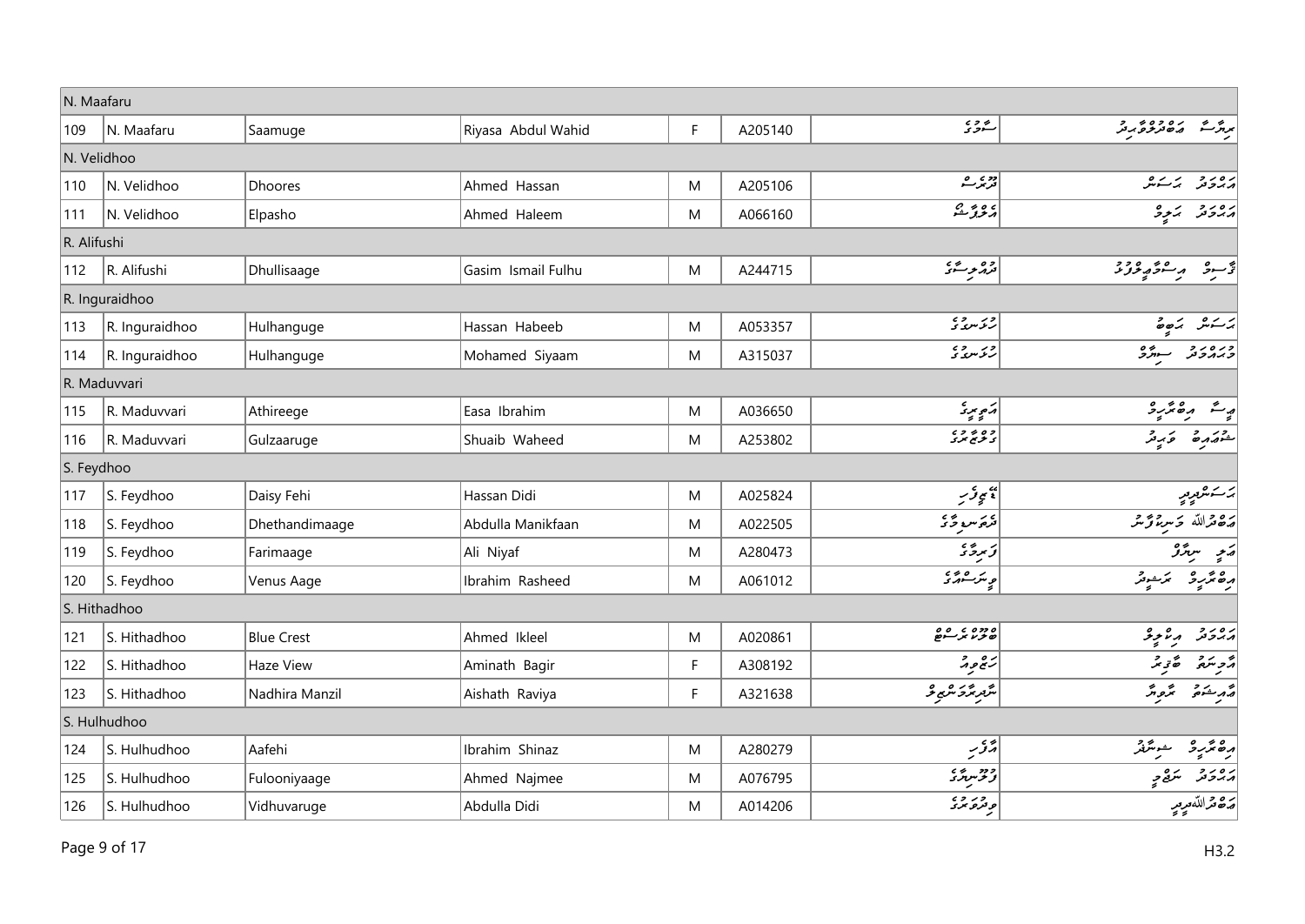|             | S. Maradhoo Feydhoo                 |                   |                     |    |         |                                           |                                              |
|-------------|-------------------------------------|-------------------|---------------------|----|---------|-------------------------------------------|----------------------------------------------|
| 127         | S. Maradhoo Feydhoo Havaasaa        |                   | Ahmed Firash        | M  | A271919 | تەڭ شە                                    | أبرور ويرتقه                                 |
| 128         | S. Maradhoo Feydhoo Nikagasdhoshuge |                   | Ismail Ahmed        | M  | A077199 | ر ر ر ه پو و ء<br>سربا ی سستمبرسری        | وستوصف ومتحفر                                |
| 129         | S. Maradhoo Feydhoo Noomas          |                   | Abdullah Jameel     | M  | A153928 | پرىر مە                                   | أَصَّاهُ فَتَحْوِمُوا اللَّهُ فَتَحْوِمُوا ا |
| 130         | S. Maradhoo Feydhoo Shaazly Manzil  |                   | Mohamed Mahy Saleem | M  | A272589 | ڪو <i>پر چو</i> چر چو چو                  | ورەرو ۋې سەرو                                |
| 131         | S. Maradhoo Feydhoo Sunset          |                   | Hassan Thasneem     | M  | A017062 | <u>ے مرے م</u>                            | برسكش مؤسسور                                 |
|             | Sh. Feydhoo                         |                   |                     |    |         |                                           |                                              |
| 132         | Sh. Feydhoo                         | Fusvilla          | Aishath Niyaasa     | F  | A320812 | ۇ شورۇ                                    | لمجمر مشتعو<br>سرومحثه                       |
| 133         | Sh. Feydhoo                         | Fusvilla          | Aminath Ifasa       | F  | A320813 | ۇ شەرىچ                                   | ړې په پوځ ش                                  |
|             | Sh. Funadhoo                        |                   |                     |    |         |                                           |                                              |
| 134         | Sh. Funadhoo                        | Muragamaage       | Aminath Namiyaa     | F. | A322462 | و ر ر بر د<br>مربو تر پ                   | ە ئەجە ئىدى<br>سرَّد پر                      |
|             | Sh. Kanditheemu                     |                   |                     |    |         |                                           |                                              |
| 135         | Sh. Kanditheemu                     | Roma              | Najaah Ilyas        | M  | A266425 | جرجح                                      | ەر بۇرگە<br>ىر بەر<br>سرچ بر                 |
|             | Th. Dhiyamigili                     |                   |                     |    |         |                                           |                                              |
| 136         | Th. Dhiyamigili                     | <b>Red Flower</b> | Ahmed Husham        | M  | A239567 | ، ە د دىر<br>بر، ۇ ۋە بر                  | پر 2 پر 3<br>حرشة <i>و</i>                   |
|             | Th. Kandoodhoo                      |                   |                     |    |         |                                           |                                              |
| 137         | Th. Kandoodhoo                      | Feeroze           | Fathmath Lamha      | F. | A217987 | ويمرج                                     | ىزە بۇ<br>وٌ جو تر ح                         |
|             | Th. Vandhoo                         |                   |                     |    |         |                                           |                                              |
| 138         | Th. Vandhoo                         | Maizaandhoshuge   | Ali Muaaz           | M  | A257856 | ر په ويو و ،<br>ترم پې سربر ر             | ړَ په د د پر                                 |
|             | Th. Vilufushi                       |                   |                     |    |         |                                           |                                              |
| 139         | Th. Vilufushi                       | Milaafaru         | Aminath Ismail      | F. | A091459 | ىر <i>ئۇ</i> ئەتر                         | ىر سەئۇر بو<br>ړڻ سره                        |
| V. Fulidhoo |                                     |                   |                     |    |         |                                           |                                              |
| 140         | V. Fulidhoo                         | Finifenmaa aage   | Mohamed Naeem       | M  | A064946 | و سو شونه د ،<br>و سو شر <del>د</del> د د | ورەرو شەۋ                                    |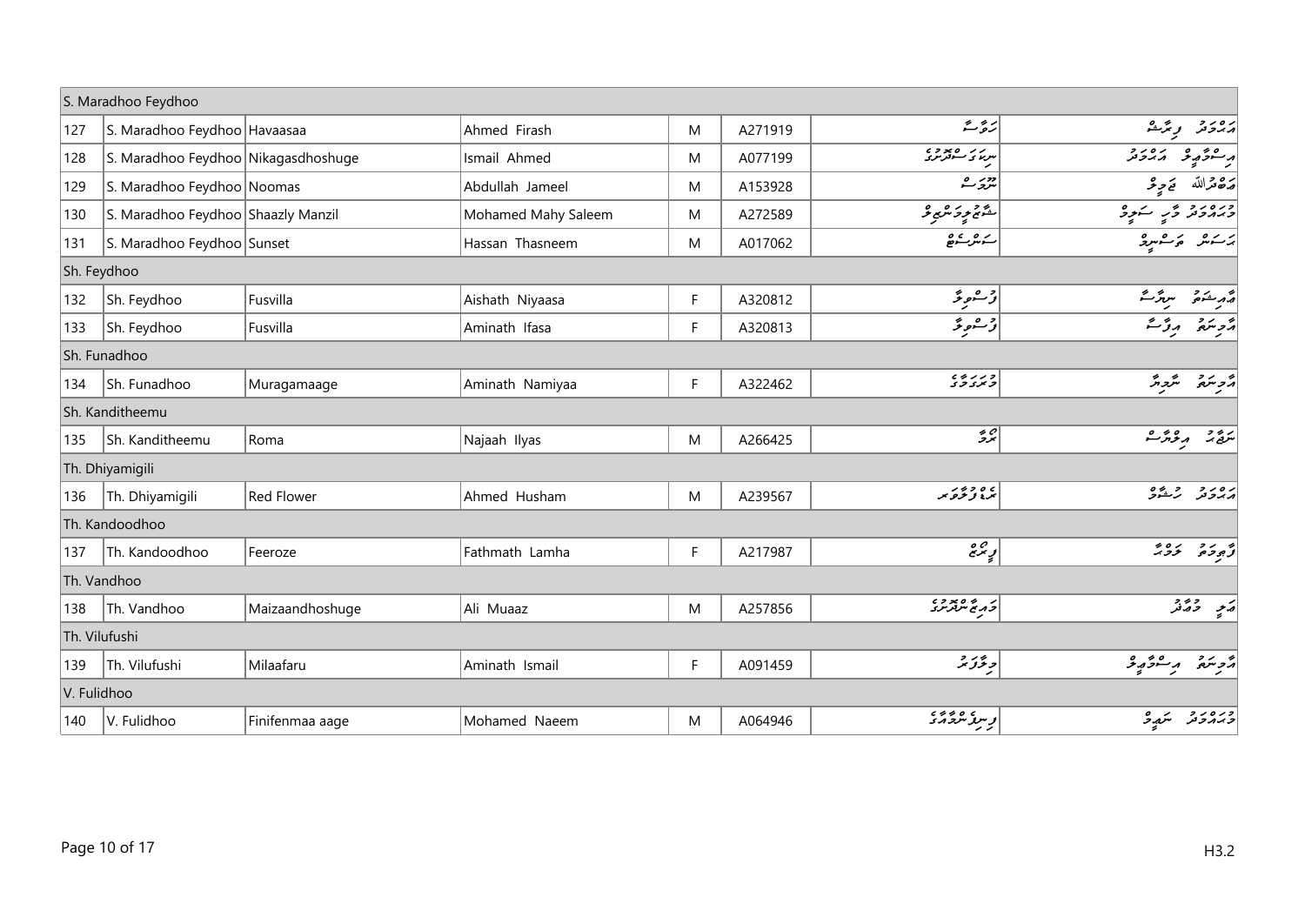## *w7qAn8m? sCw7mRo>u; wEw7mRw;sBo<*

| ' مرمر | 'يئرىثر: |
|--------|----------|
|        |          |
|        |          |
|        |          |

## *w7q9r@w7m> sCw7qHtFoFw7s; mAm=q7 w7qHtFoFw7s;*

| يئرمىش: | $^{\circ}$<br>. سر سر<br>$\cdot$ | $\circ$ $\sim$<br>-- | يئرمثر |
|---------|----------------------------------|----------------------|--------|
|         |                                  |                      |        |
|         |                                  |                      |        |
|         |                                  |                      |        |

| $\frac{2}{n}$ | $\overline{\phantom{a}}$ | اير هنه. | $\mathcal{O} \times$<br>سرسر |
|---------------|--------------------------|----------|------------------------------|
|               |                          |          |                              |
|               |                          |          |                              |
|               |                          |          |                              |

| ىرتىر: | 。<br>سر سر | .,<br>مرسر |
|--------|------------|------------|
|        |            |            |
|        |            |            |
|        |            |            |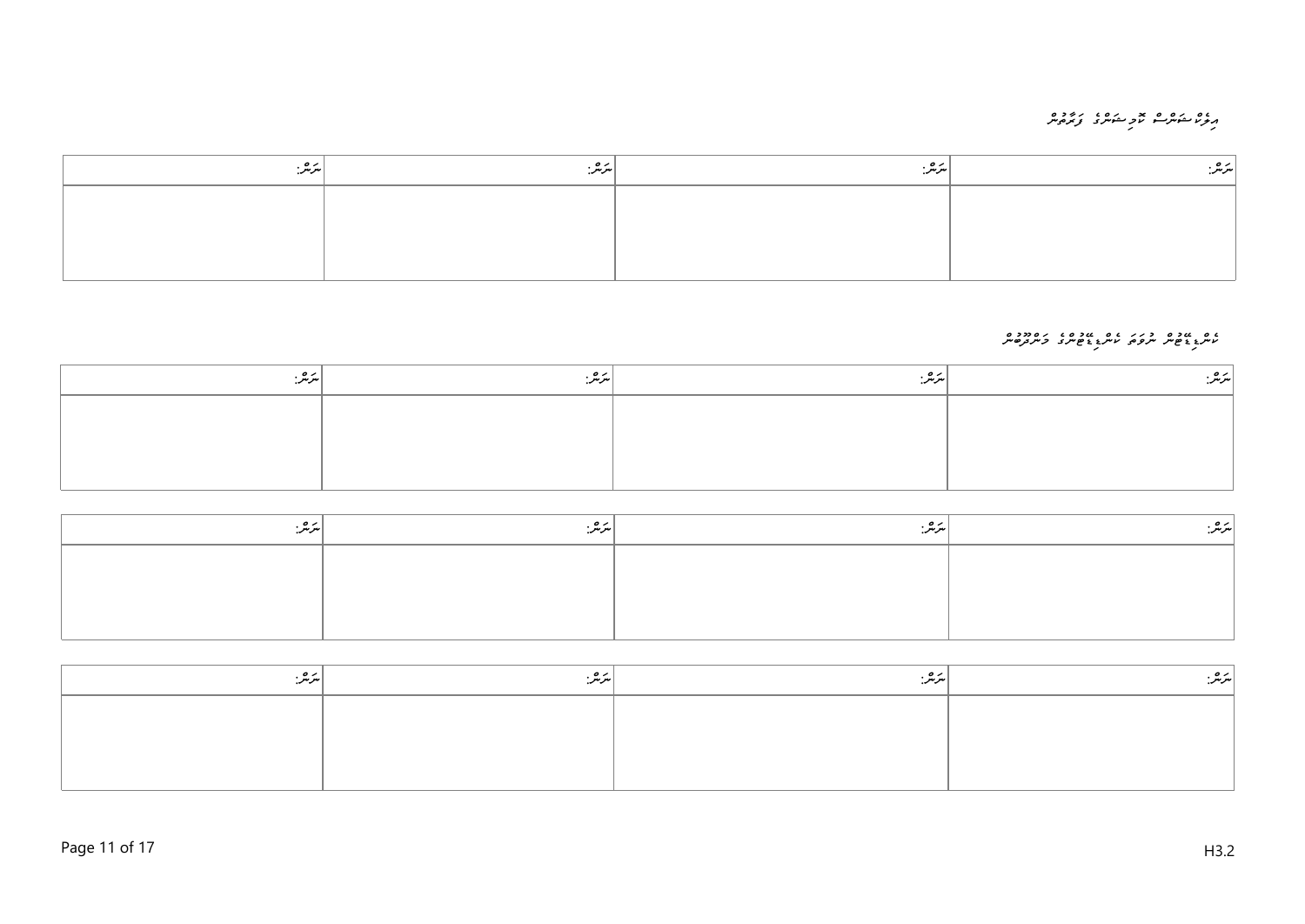| يره. | ο. | ا ير ه |  |
|------|----|--------|--|
|      |    |        |  |
|      |    |        |  |
|      |    |        |  |

| متريثر به | 。<br>'سرسر'۔ | يتزيترا | سرسر |
|-----------|--------------|---------|------|
|           |              |         |      |
|           |              |         |      |
|           |              |         |      |

| ىئرىتر. | $\sim$ | ا بر هه. | لىرىش |
|---------|--------|----------|-------|
|         |        |          |       |
|         |        |          |       |
|         |        |          |       |

| 。<br>مرس. | $\overline{\phantom{a}}$<br>مر سر | يتريثر |
|-----------|-----------------------------------|--------|
|           |                                   |        |
|           |                                   |        |
|           |                                   |        |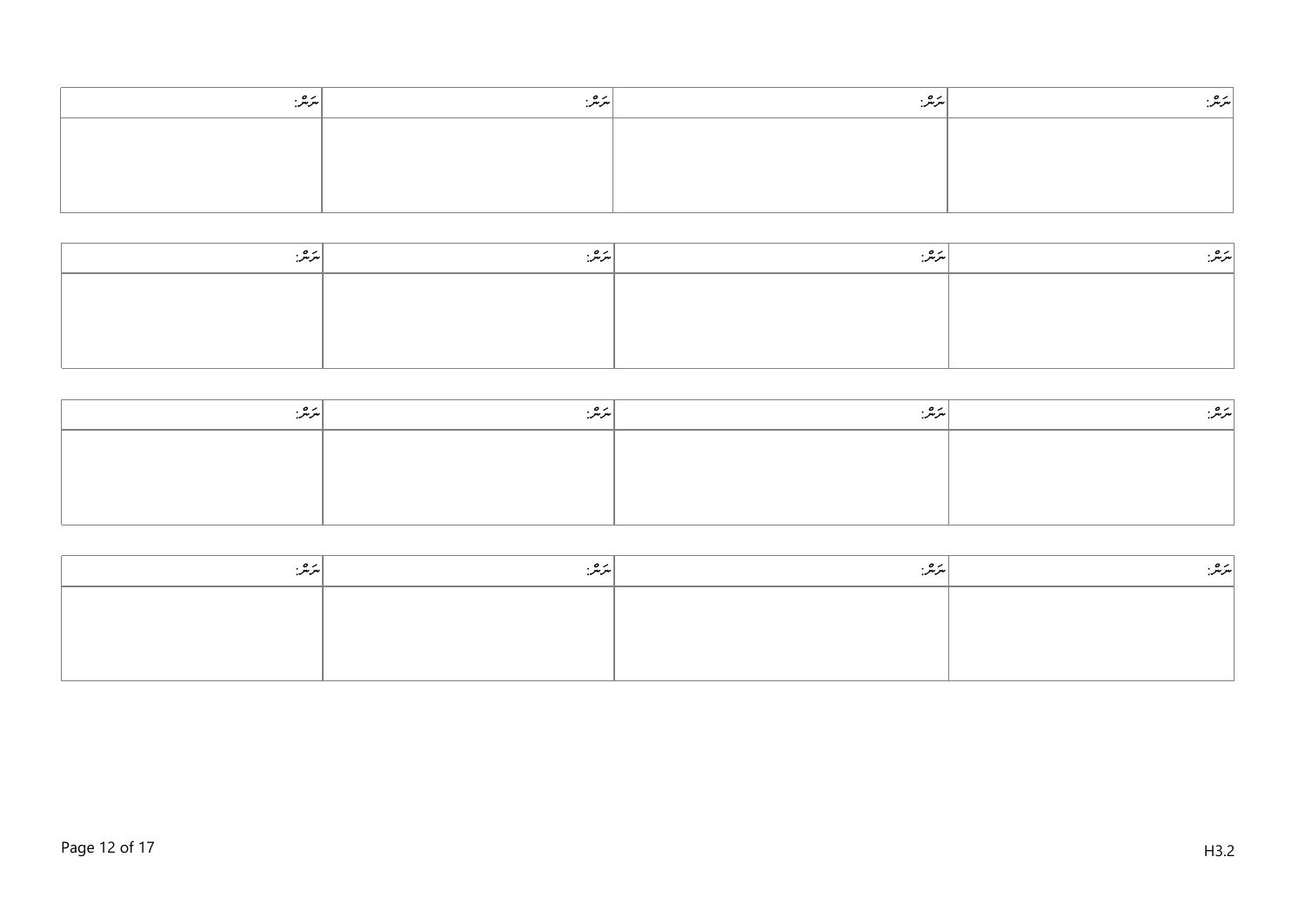| ير هو . | $\overline{\phantom{a}}$ | يرمر | اير هنه. |
|---------|--------------------------|------|----------|
|         |                          |      |          |
|         |                          |      |          |
|         |                          |      |          |

| ىر تىر: | $\circ$ $\sim$<br>" سرسر . | يبرحه | o . |
|---------|----------------------------|-------|-----|
|         |                            |       |     |
|         |                            |       |     |
|         |                            |       |     |

| ابترىثر: | $\sim$<br>. . |  |
|----------|---------------|--|
|          |               |  |
|          |               |  |
|          |               |  |

|  | . ه |
|--|-----|
|  |     |
|  |     |
|  |     |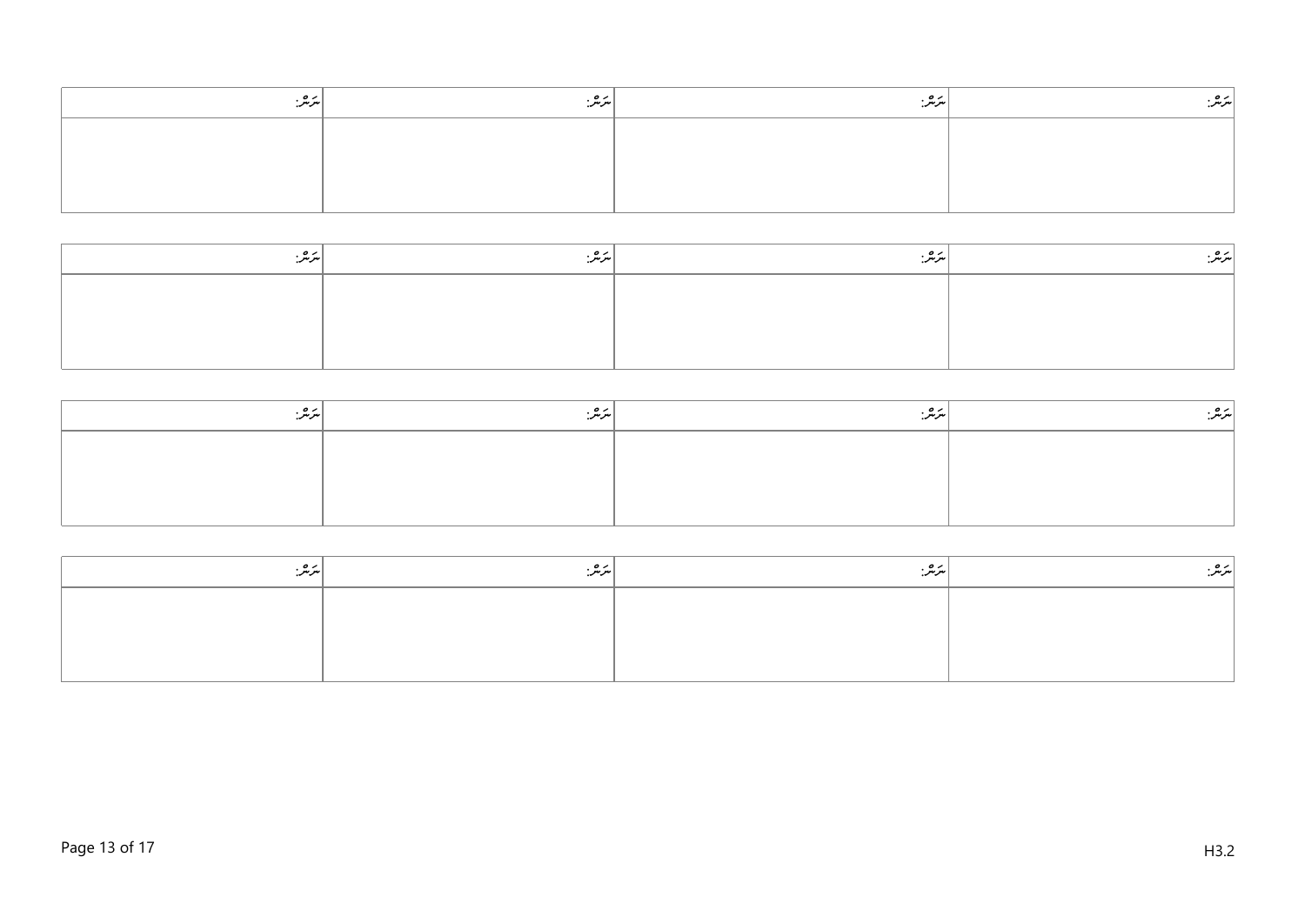| ير هو . | $\overline{\phantom{a}}$ | يرمر | اير هنه. |
|---------|--------------------------|------|----------|
|         |                          |      |          |
|         |                          |      |          |
|         |                          |      |          |

| ىبرىر. | $\sim$<br>ا سرسر . | يئرمثر | o . |
|--------|--------------------|--------|-----|
|        |                    |        |     |
|        |                    |        |     |
|        |                    |        |     |

| الترنثر: | ' مرتكز: | الترنثر: | .,<br>سرسر. |
|----------|----------|----------|-------------|
|          |          |          |             |
|          |          |          |             |
|          |          |          |             |

|  | . ه |
|--|-----|
|  |     |
|  |     |
|  |     |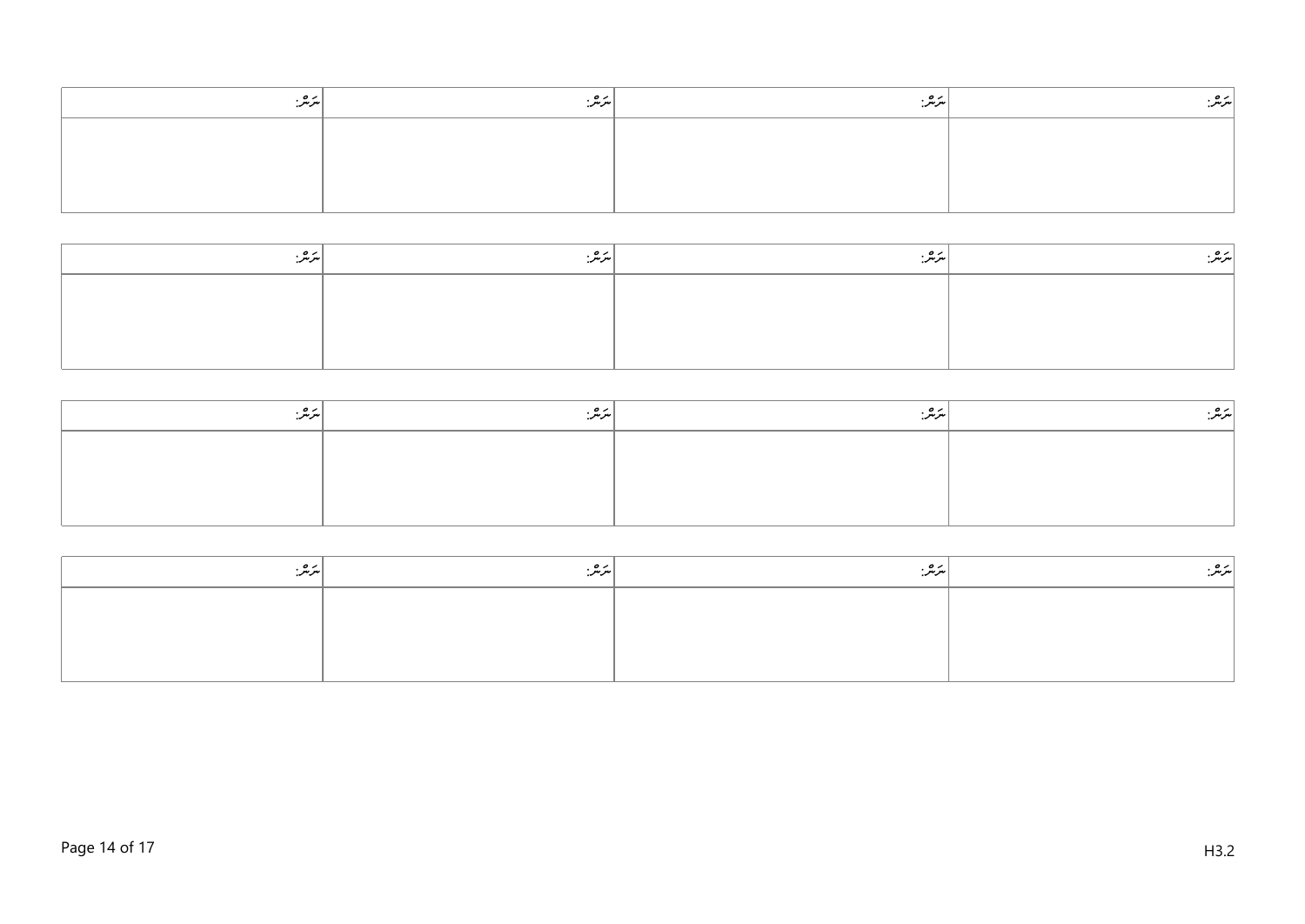| $\cdot$ | ο. | $\frac{\circ}{\cdot}$ | $\sim$<br>سرسر |
|---------|----|-----------------------|----------------|
|         |    |                       |                |
|         |    |                       |                |
|         |    |                       |                |

| ايرعر: | ر ه<br>. . |  |
|--------|------------|--|
|        |            |  |
|        |            |  |
|        |            |  |

| بر ه | 。 | $\sim$<br>َ سومس. |  |
|------|---|-------------------|--|
|      |   |                   |  |
|      |   |                   |  |
|      |   |                   |  |

| 。<br>. س | ىرىىر |  |
|----------|-------|--|
|          |       |  |
|          |       |  |
|          |       |  |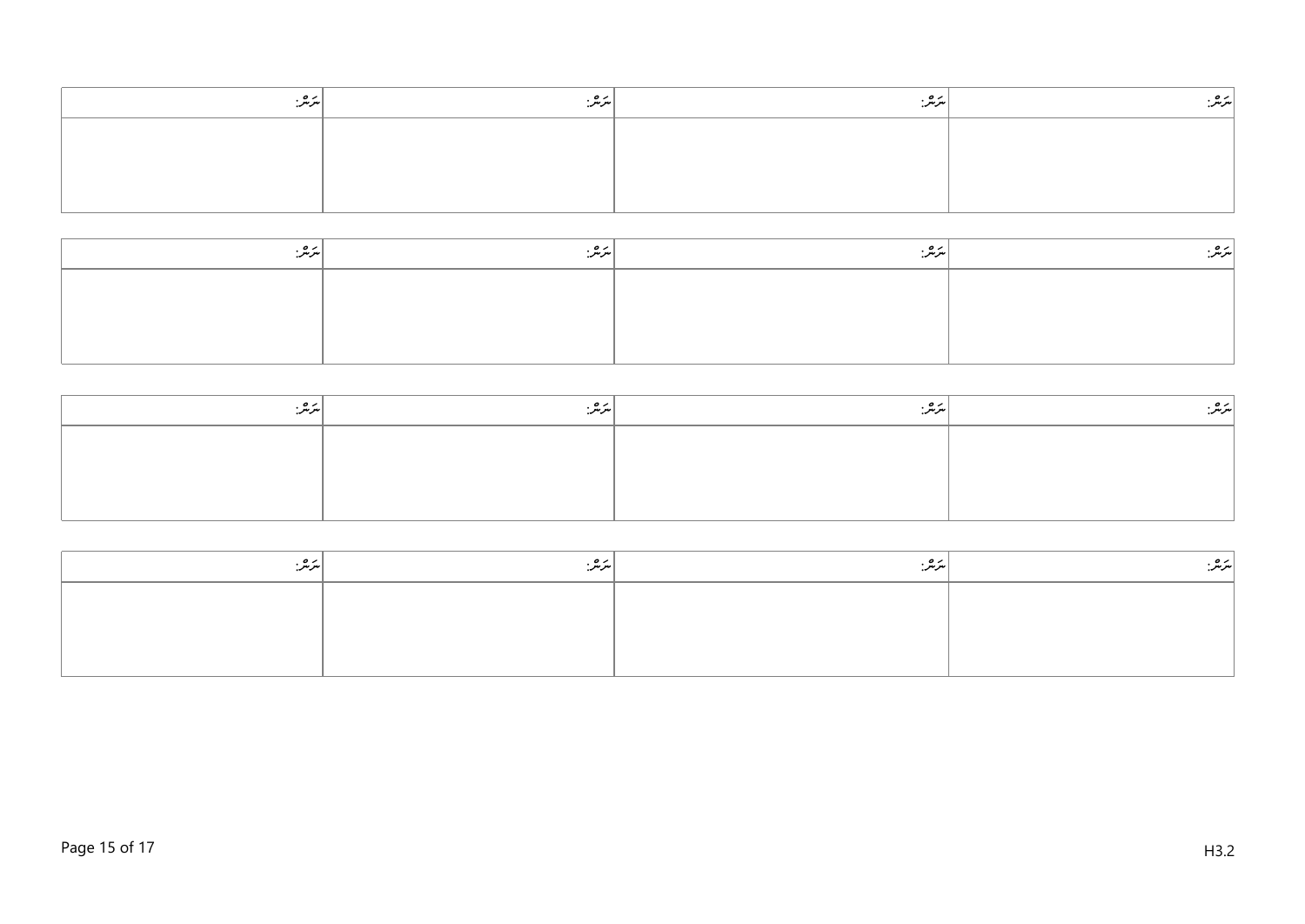| ير هو . | $\overline{\phantom{a}}$ | يرمر | اير هنه. |
|---------|--------------------------|------|----------|
|         |                          |      |          |
|         |                          |      |          |
|         |                          |      |          |

| ىر تىر: | $\circ$ $\sim$<br>" سرسر . | يبرحه | o . |
|---------|----------------------------|-------|-----|
|         |                            |       |     |
|         |                            |       |     |
|         |                            |       |     |

| انترنثر: | ر ه |  |
|----------|-----|--|
|          |     |  |
|          |     |  |
|          |     |  |

|  | . ه |
|--|-----|
|  |     |
|  |     |
|  |     |